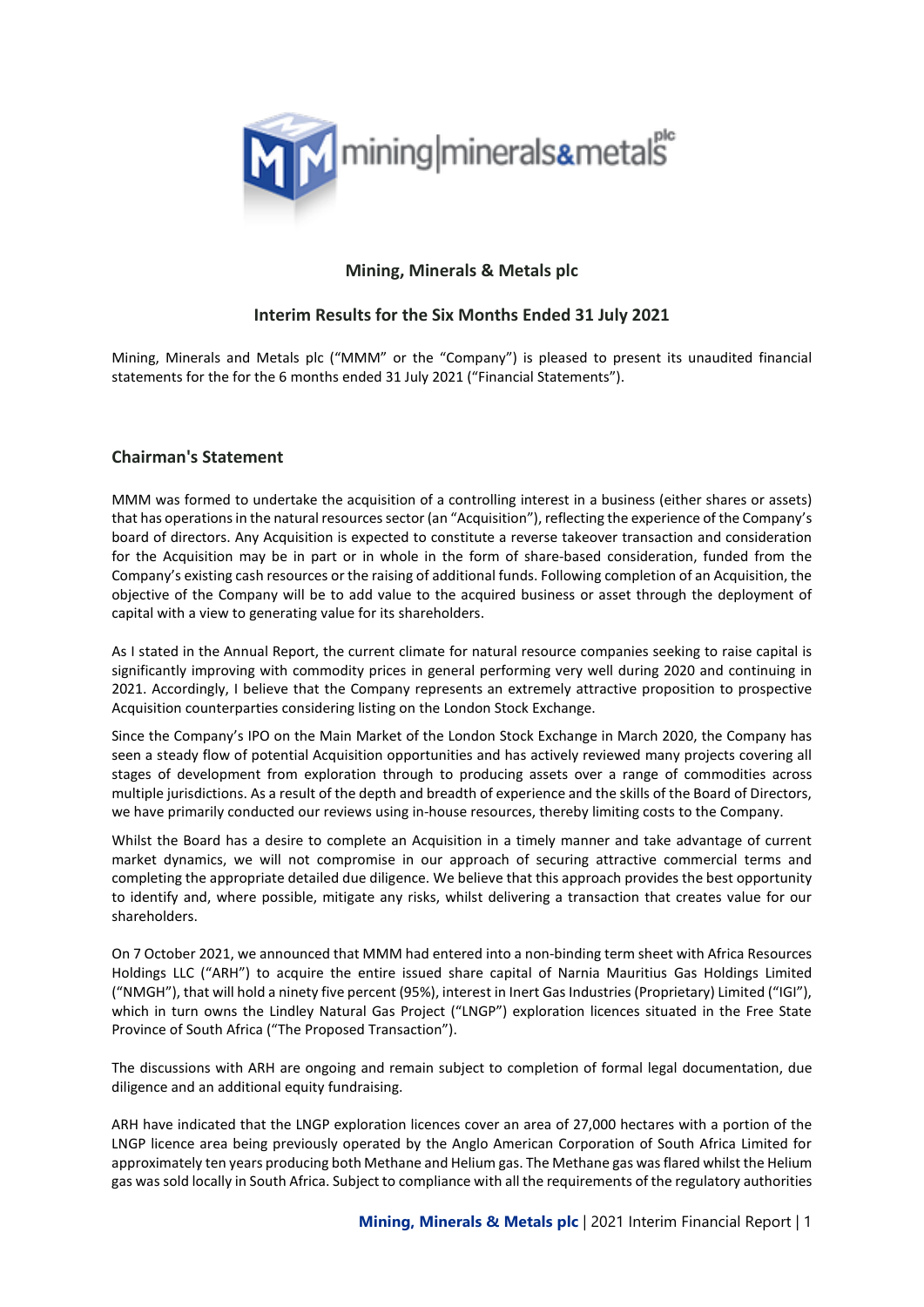in South Africa, following completion of the Proposed Transaction, MMM, intends to secure production permits to facilitate the production and distribution of Methane, Helium and any other marketable products from LNGP.

The Proposed Transaction, if completed, would constitute a reverse takeover under the Listing Rules and accordingly the Company would need to apply for re-admission of its shares to the Official List and the Main Market of the London Stock Exchange.

The Proposed Transaction is conditional on a number of conditions including; (i) satisfactory due diligence (ii) entering into a definitive legal agreements (iii) raising further funds for the Proposed Transaction; (iv) approval of the Proposed Transaction by shareholders at a General Meeting to be convened; (v) obtaining all necessary approvals (if required) and; (vi) granting of eligibility for the readmission of the Company to the Official List by the FCA.

There can be no certainty that the Proposed Transaction will take place and the Company will continue to update shareholders in due course.

I look forward to reporting on our progress to you over the coming months.

**Roy Pitchford** Chairman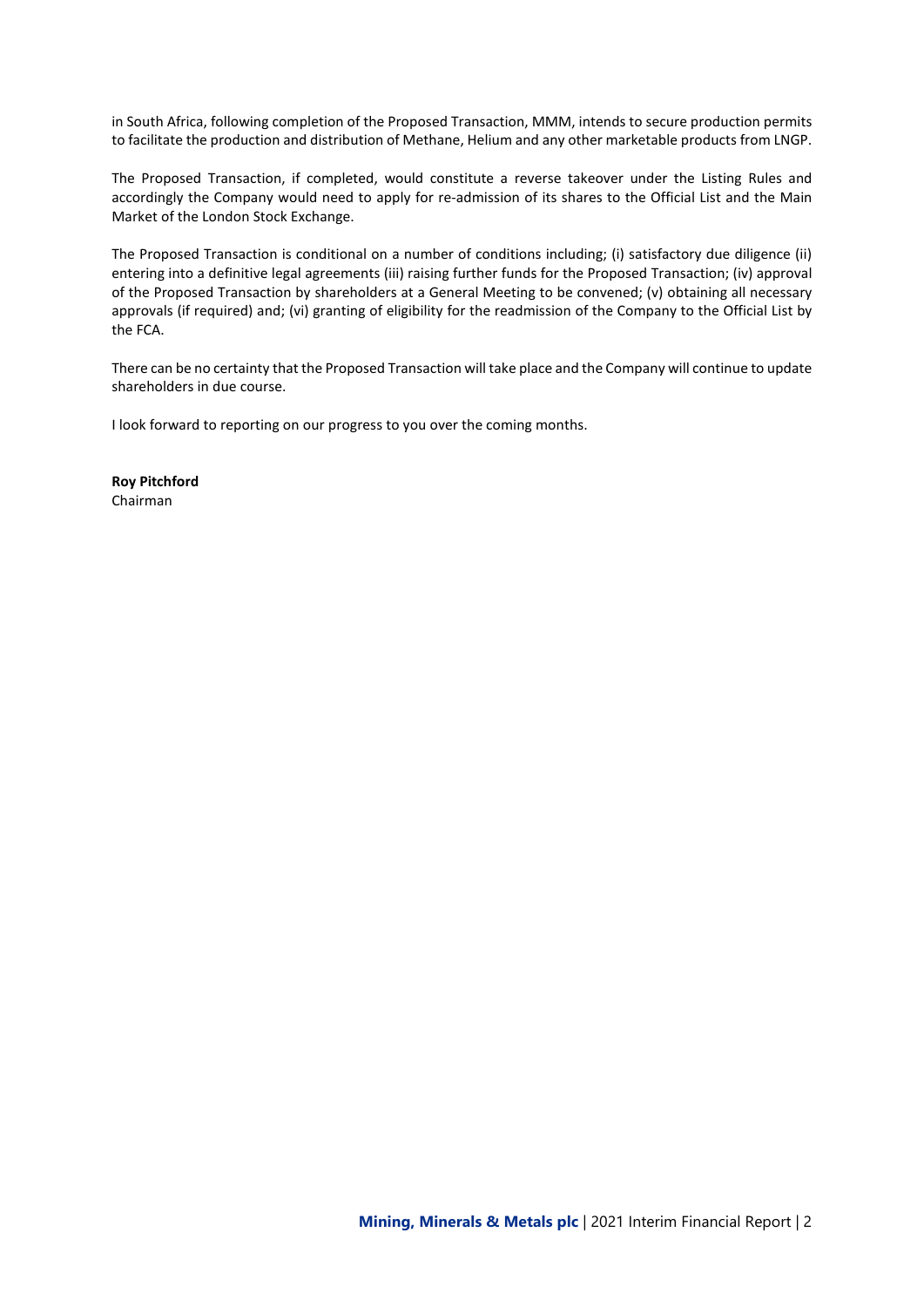## **STATEMENT OF COMPREHENSIVE INCOME for the period ended 31 July 2021**

|                                     |             | For six<br>months ended<br>31 July 2021<br>(unaudited) | For six<br>months ended<br>31 July 2020<br>(unaudited) | For year<br>ended 31<br>January 2021<br>(audited) |
|-------------------------------------|-------------|--------------------------------------------------------|--------------------------------------------------------|---------------------------------------------------|
|                                     |             | £                                                      | £                                                      | £                                                 |
|                                     | <b>Note</b> |                                                        |                                                        |                                                   |
| Revenue                             |             |                                                        |                                                        |                                                   |
| Administrative expenses             |             | (91, 720)                                              | (147, 379)                                             | (207, 637)                                        |
| <b>Operating profit</b>             |             | (91, 120)                                              | (147, 379)                                             | (207, 637)                                        |
| Finance income                      |             |                                                        |                                                        | 25                                                |
| Finance costs                       |             | (120)                                                  |                                                        |                                                   |
| <b>Profit before taxation</b>       |             | (91, 840)                                              | (147, 379)                                             | (207, 612)                                        |
| Income tax                          |             |                                                        |                                                        |                                                   |
| <b>Total comprehensive loss</b>     |             |                                                        |                                                        |                                                   |
| for the year                        |             | (91, 840)                                              | (147, 379)                                             | (207, 612)                                        |
|                                     |             |                                                        |                                                        |                                                   |
| Earnings per share                  | 7           |                                                        |                                                        |                                                   |
| Basic and diluted (pence per share) |             | (0.29)                                                 | (0.46)                                                 | (0.69)                                            |

The accompanying notes form an integral part of the financial information.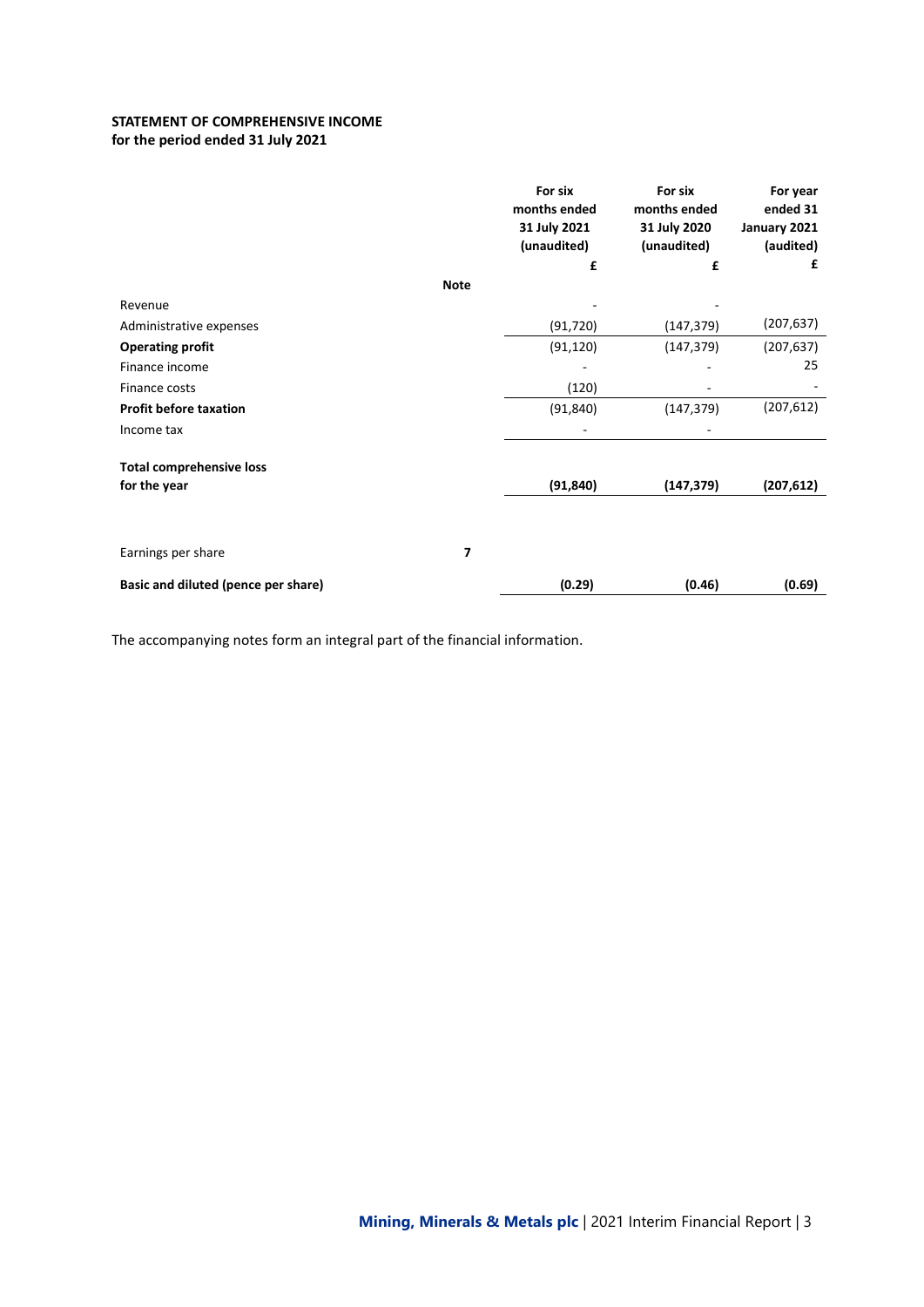## **STATEMENT OF FINANCIAL POSITION As at 31 July 2021**

|                                              | <b>Note</b> | At 31 July<br>2021 | At 31 July<br>2020 | At 31 January<br>2021 |
|----------------------------------------------|-------------|--------------------|--------------------|-----------------------|
|                                              |             | (unaudited)        | (audited)          | (audited)             |
|                                              |             | £                  | £                  | £                     |
| <b>ASSETS</b>                                |             |                    |                    |                       |
| Current assets                               |             |                    |                    |                       |
| Cash and cash equivalents                    |             | 281,383            | 389,146            | 363,652               |
| Trade and other receivables                  |             | 16,238             | 8,712              | 25,191                |
| <b>Total assets</b>                          |             | 297,621            | 397,858            | 388,843               |
| <b>EQUITY</b>                                |             |                    |                    |                       |
| Equity Attributable to Owners of the company |             |                    |                    |                       |
| Share capital                                | 8           | 320,500            | 318,833            | 320,500               |
| Share premium                                |             | 406,167            | 401,167            | 406,167               |
| Retained earnings                            |             | (475, 147)         | (323,074)          | (383, 307)            |
| <b>Total equity</b>                          |             | 251,520            | 396,926            | 343,360               |
| <b>LIABILITIES</b>                           |             |                    |                    |                       |
| <b>Non-current liabilities</b>               |             |                    |                    |                       |
| Long-term borrowings                         |             | 10,469             |                    | 10,469                |
| <b>Total non-current liabilities</b>         |             | 10,469             | $\overline{a}$     | 10,469                |
| <b>Current liabilities</b>                   |             |                    |                    |                       |
| Trade and other payables                     |             | 35,632             | 932                | 35,014                |
| <b>Total current liabilities</b>             |             | 35,632             | 932                | 35,014                |
| <b>Total liabilities</b>                     |             | 46,101             | 932                | 45,483                |
| <b>TOTAL EQUITY AND LIABILITIES</b>          |             | 297,621            | 397,858            | 388,843               |

The accompanying notes form an integral part of the financial information.

This report was approved by the board and authorised for issue on 27 October 2021 and signed on its behalf by:

**Roy Pitchford** *Non-Executive Chairman*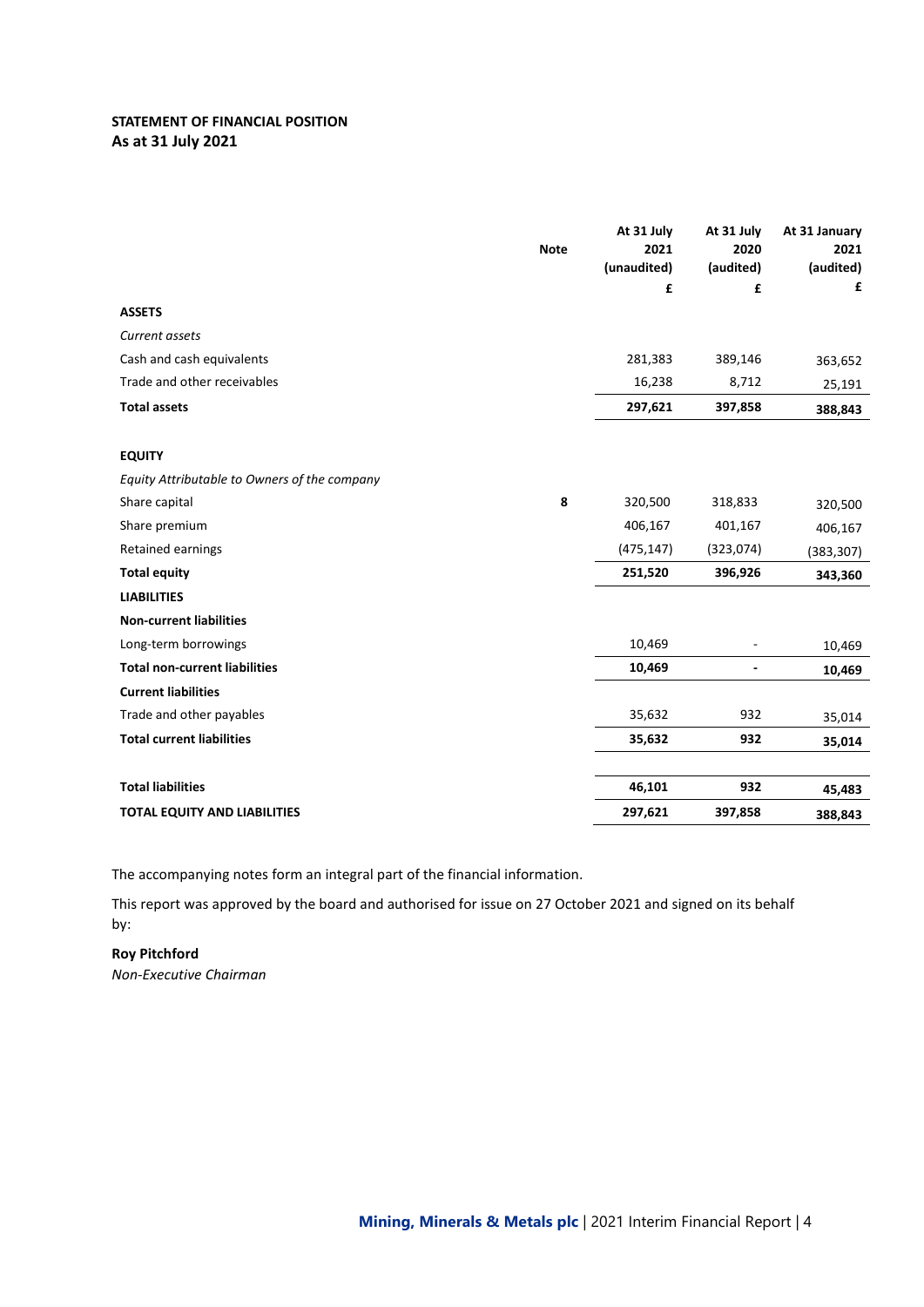## **STATEMENT OF CHANGES IN EQUITY for the period ended 31 July 2021**

|                                       | Share capital | Share premium | <b>Retained earnings</b> | <b>Total equity</b> |
|---------------------------------------|---------------|---------------|--------------------------|---------------------|
|                                       |               | £             | £                        |                     |
| Balance at 31 January 2020 (audited)  | 145,500       | 54,500        | (175, 695)               | 24,305              |
| Shares issued                         | 173,333       | 346,667       |                          | 520,00              |
| Total comprehensive loss for the year |               |               | (147, 379)               | (147,379)           |
| Balance at 31 July 2020 (audited)     | 318,833       | 401,167       | (323,074)                | 396,926             |
| Balance at 31 January 2020 (audited)  | 145,500       | 54,500        | (175, 696)               | 24,305              |
| Shares issued                         | 175,000       | 351,667       |                          | 526,667             |
| Total comprehensive loss for the year |               |               | (207, 612)               | (207, 612)          |
| Balance at 31 January 2021 (audited)  | 320,500       | 406,167       | (383, 307)               | 343,360             |
| Shares issued                         |               |               |                          |                     |
| Total comprehensive loss for the year |               |               | (91,840)                 | (91,840)            |
| Balance at 31 July 2021 (unaudited)   | 320,500       | 406,167       | (475, 147)               | 251,520             |

The accompanying notes form an integral part of the financial information.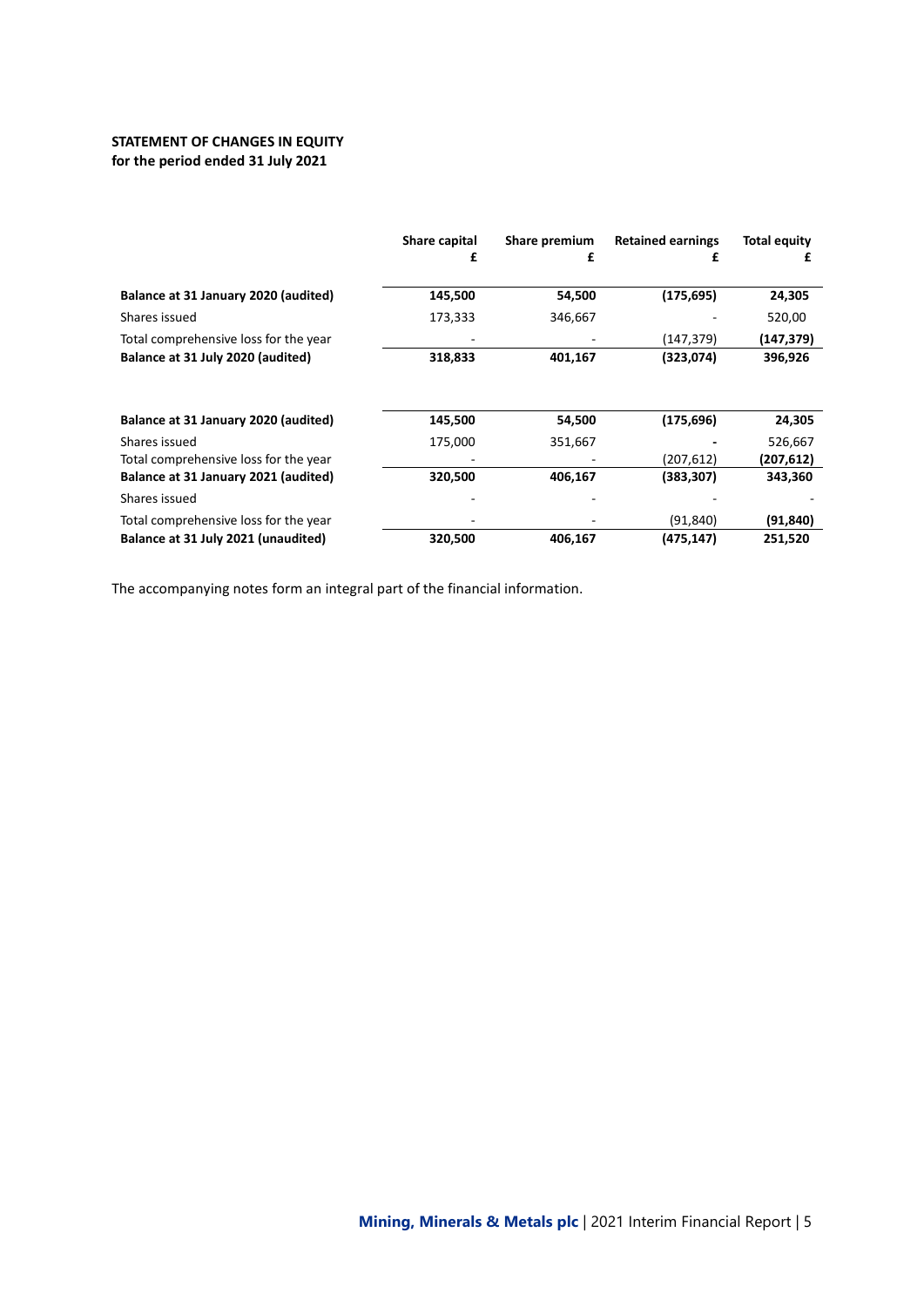## **STATEMENT OF CASHFLOWS for the period ended 31 July 2021**

|                                                       | <b>Six months</b><br>ended<br>31 July 2021<br>(unaudited)<br>£ | <b>Six months</b><br>ended<br>31 July 2020<br>(unaudited)<br>£ | Year ended<br>31 January<br>2021<br>(audited)<br>£ |
|-------------------------------------------------------|----------------------------------------------------------------|----------------------------------------------------------------|----------------------------------------------------|
|                                                       |                                                                |                                                                |                                                    |
| Loss before tax                                       | (91, 840)                                                      | (147, 379)                                                     | (202, 612)                                         |
| Adjusted for:                                         |                                                                |                                                                |                                                    |
| (Increase)/Decrease in trade and other                |                                                                |                                                                |                                                    |
| receivables                                           | 8,953                                                          | (8, 712)                                                       | (25, 191)                                          |
| (Decrease)/Increase in trade creditors                | 618                                                            | (37, 336)                                                      | (3, 254)                                           |
| Net cash used in operating activities                 | (82, 269)                                                      | (193, 427)                                                     | (236,057)                                          |
| <b>Financing activities</b>                           |                                                                |                                                                |                                                    |
| Proceeds of new borrowings                            |                                                                |                                                                | 10,469                                             |
| Issue of share capital                                |                                                                | 520,000                                                        | 526,667                                            |
| Net cash from financing activities                    |                                                                |                                                                | 537,136                                            |
| Net (decrease)/increase in cash and cash              |                                                                |                                                                |                                                    |
| equivalents                                           | (82, 269)                                                      | 326,573                                                        | 301,079                                            |
|                                                       |                                                                |                                                                |                                                    |
| Cash and cash equivalents at beginning of<br>the year | 363,652                                                        | 62,573                                                         | 62,573                                             |
|                                                       |                                                                |                                                                |                                                    |
| Cash and cash equivalents at end of the year          | 281,383                                                        | 389,146                                                        | 363,652                                            |

The accompanying notes form an integral part of the financial information.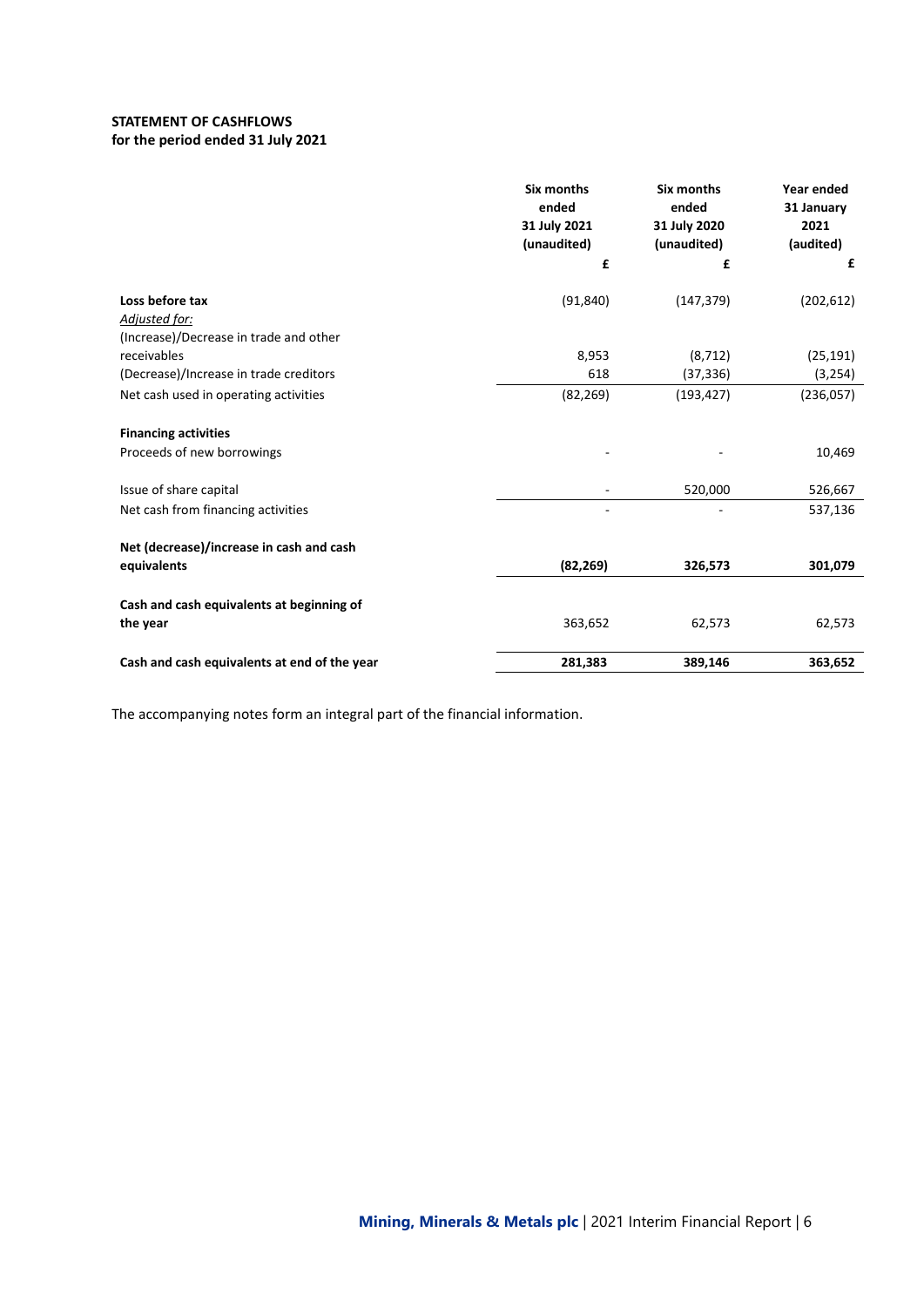## **NOTES TO THE FINANCIAL INFORMATION**

### **1. GENERAL INFORMATION**

The Company was incorporated on 28 January 2013 in England and Wales as a limited company, limited by shares and with Registered Number 08377465 under the Companies Act 2006. The Company's registered office address is 1 King Street, Office 3.05, London EC2V 8AU. The Company has not yet commenced business. The company re-registered as a public limited company on 22 October 2018.

The Company's objective is to undertake an acquisition of a target company or business in the natural resources sector.

The Company does not have a defined life as it has no fixed time limit to conduct the Acquisition

Other than the Directors the company did not have any staff.

## **2. ACCOUNTING POLICIES**

#### *Basis of preparation*

The principal accounting policies adopted by the Company in the preparation of the Company Financial Information are set out below.

The financial statements have been prepared in accordance with International Financial Reporting Standards and IFRIC interpretations as endorsed by the EU ("IFRS") and the requirements of the Companies Act applicable to companies reporting under IFRS.

The Company Financial Information has been presented in Pounds Sterling, being the functional currency of the Company.

The preparation of the financial statements in conformity with IFRS requires the use of certain critical accounting estimates. It also requires the Directors to exercise their judgment in the process of applying the Company's accounting policies. The Company's accounting policies as well as the areas involving a higher degree of judgment and complexity, or areas where assumptions and estimates are significant to the Company financial statements are disclosed in the audited annual report for the year ended 31 January 2021 and are available on the Company's website.

In the opinion of the management, the interim unaudited financial information includes all adjustments considered necessary for fair and consistent presentation of this financial information. The interim unaudited financial information should be read in conjunction with the Company's audited financial statements and notes for the year ended 31 January 2021.

#### *Going Concern*

These financial statements have been prepared on a going concern basis as the Directors have reasonable expectation that the Company has adequate resources to continue in operational existence. The Company is a start-up company and does not currently have any service offering or customer base, however, it has successfully been admitted to the London Stock Exchange ("**LSE**") – Main Market where it has already raised £726,667 to fund its business plans.

The Directors consider there to be uncertainty over the timing and occurrence of a potential acquisition, however given the proceeds raised to the date of this report and having regard to forecast operating costs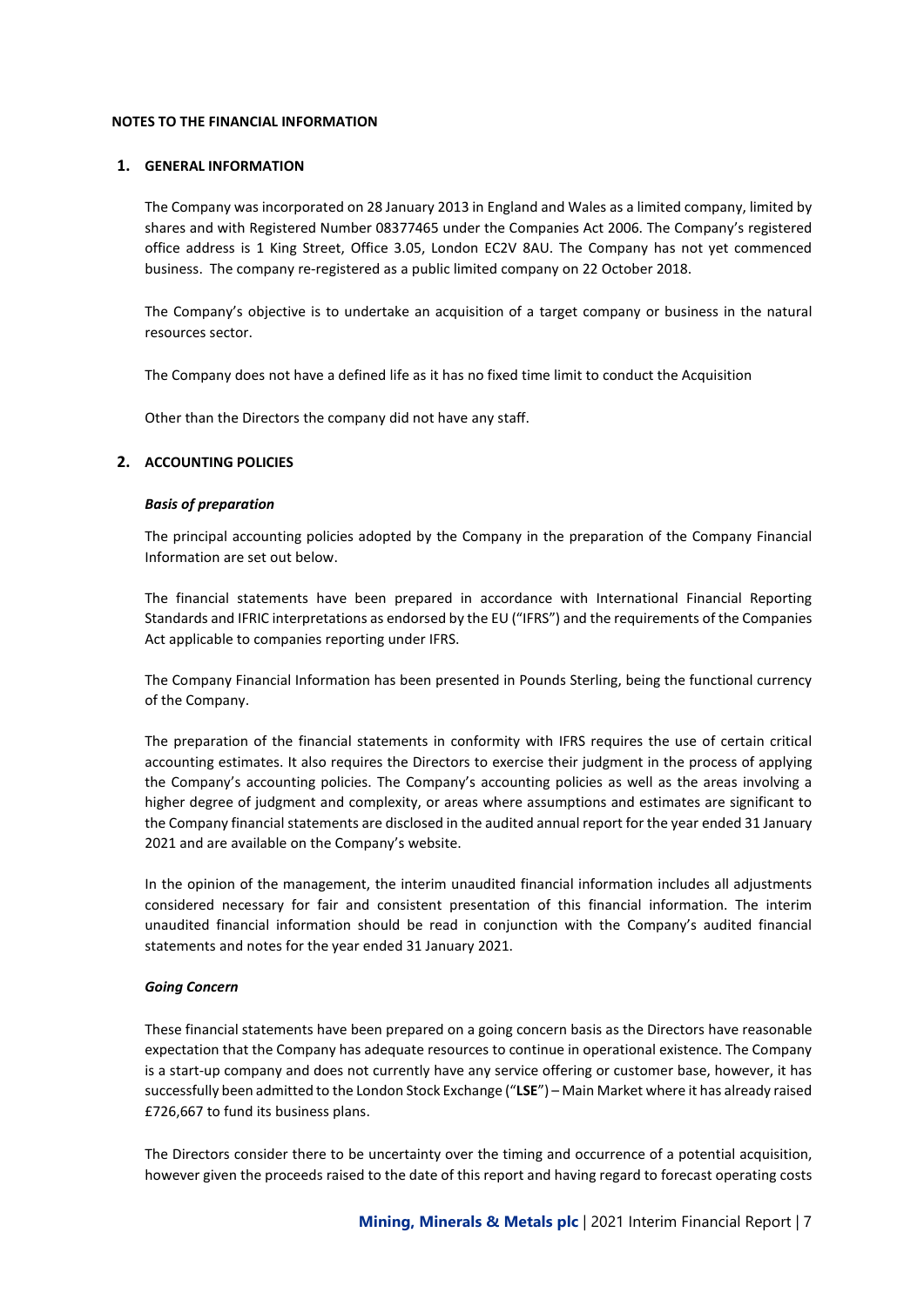there is sufficient headroom to remain in operational existence for a period of at least 12 months from the date the financial statements were approved.

## **3. DIRECTORS' EMOLUMENTS**

No amount was paid or become payable to any of the Directors of the Company and there were no staff costs as no staff was employed by the Company during the period ended 31 July 2021 (2020: NIL).

#### **4. FINANCIAL RISK MANAGEMENT**

The Company uses a limited number of financial instruments, comprising cash and various items such as trade payables, which arise directly from operations. The Company does not trade in financial instruments. **Financial risk factors**

The Company's activities expose it to a variety of financial risks: credit risk and liquidity risk. The Company's overall risk management programme focuses on the unpredictability of financial markets and seeks to minimise potential adverse effects on the Company's financial performance.

#### **(a) Credit risk**

The Company does not have any major concentrations of credit risk related to any individual customer or counterparty.

#### **(b) Liquidity risk**

Prudent liquidity risk management implies maintaining sufficient cash, the Company ensures it has adequate resource to discharge all its liabilities. The directors have considered the liquidity risk as part of their going concern assessment.

#### **Fair values**

Management assessed that the fair values of cash trade payables and other current liabilities approximate their carrying amounts largely due to the short-term maturities of these instruments.

### **5. CAPITAL MANAGEMENT POLICY**

The Company's objectives when managing capital are to safeguard the Company's ability to continue as a going concern in order to provide returns for shareholders and benefits for other stakeholders and to maintain an optimal capital structure to reduce the cost of capital. The capital structure of the Company consists of equity attributable to equity holders of the Company, comprising issued share capital and reserves.

## **6. FINANCIAL INSTRUMENTS**

The Company's principal financial instruments comprise cash and cash equivalents and other payable. The Company does not use financial instruments for speculative purposes.

The principal financial instruments used by the Company, from which financial instrument risk arises, are as follows:

|                                                  | 31 July<br>2021<br>£ | 31 July<br>2020<br>£ | 31 January<br>2021<br>£ |
|--------------------------------------------------|----------------------|----------------------|-------------------------|
| <b>Financial assets</b>                          |                      |                      |                         |
| Cash and cash equivalents                        | 281,383              | 389,146              | 363,652                 |
| <b>Total financial assets</b>                    | 281,383              | 389,146              | 363,652                 |
| Financial liabilities measured at amortised cost |                      |                      |                         |
| Trade and other payables                         | 35,652               | 932                  | 35,014                  |
| <b>Total financial liabilities</b>               | 35,652               | 932                  | 35,014                  |
|                                                  |                      |                      |                         |

There are no financial assets that are either past due or impaired. The financial liabilities are due for payment in 1 to 3 months.